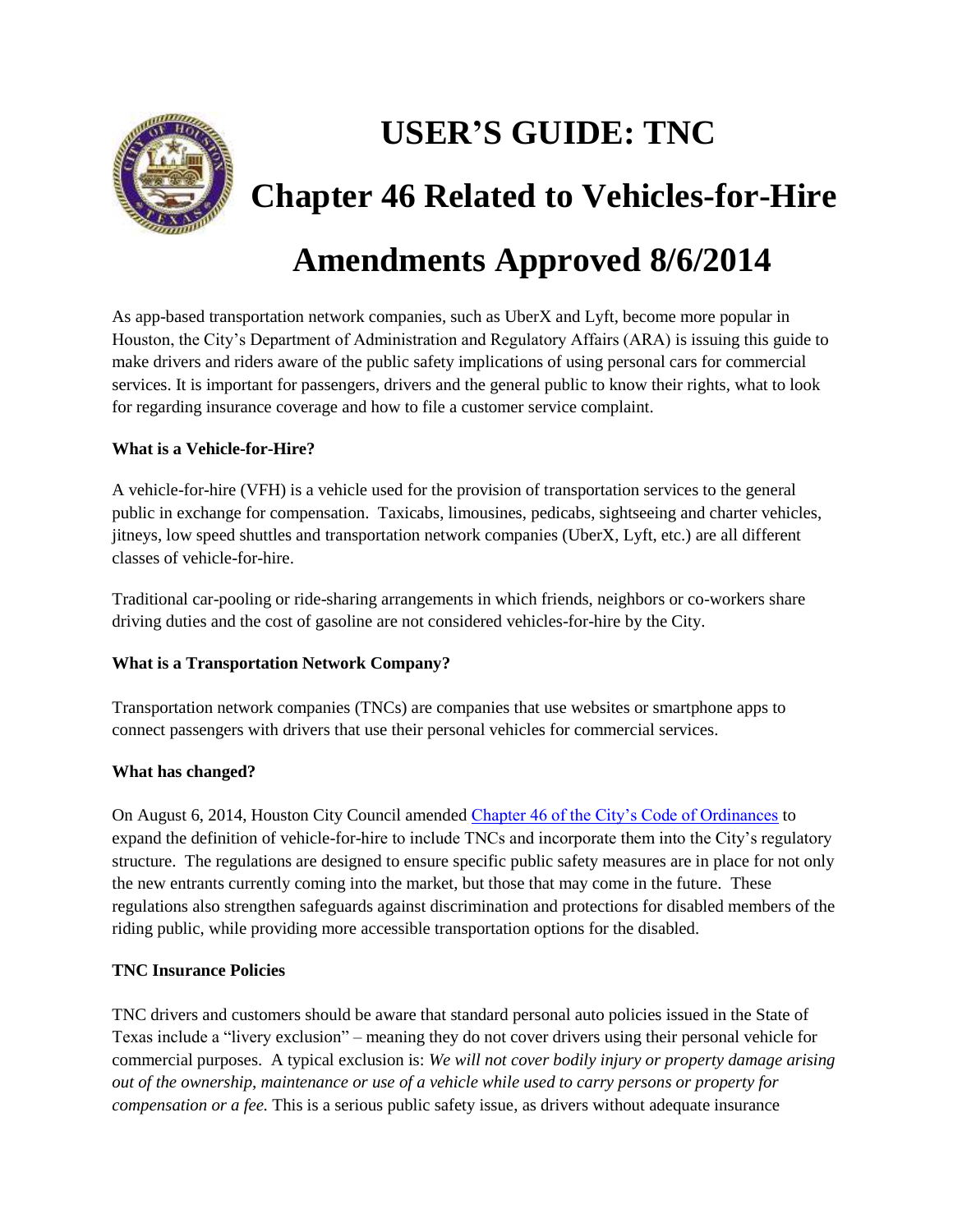#### **User's Guide Chapter 46 Related to Vehicles-for-Hire Ordinance Amendments Approved 8/6/2014 Page 2of 5**

coverage create an "insurance gap" where damages to passengers and public would not be covered by any insurance policy in the event of an accident.

Under Chapter 46, it is illegal for any TNC driver to operate using personal insurance alone. As of August 6, all TNCs are required to provide commercial automobile liability coverage, consisting of:

- Commercial automobile liability insurance as required in the Texas Motor Vehicle Safety Responsibility Act covering passengers and third parties during the time a driver is logged into the app and available to provide vehicle-for-hire services on the network, but has yet to accept a trip
- Commercial automobile liability insurance with a combined single limit of \$1 million per accident, covering passengers and third parties from the time a driver is matched with and accepts a trip request until "the completion of the trip including the drop off of passenger(s) at their final destination…regardless of whether a driver is logged onto the TNC's internet-enabled application or digital platform at any point following the acceptance of the trip request"
- The policies must provide coverage regardless of whether the driver maintains adequate insurance to cover the claim.

# **Things for Drivers to Know**

All TNC requirements become effective 90 days after the ordinance's date of passage, August 6, 2014. This means that it is **ILLEGAL** for any TNC to operate during the 90 day period spanning August 6, 2014 – November 4, 2014. Any driver caught operating as a TNC before November 4, 2014 is subject to citation and his/her vehicle is subject to removal and impoundment. These citations will appear on the driver's personal record.

Before being licensed to operate as a vehicle-for-hire, all TNC drivers must:

- $\bullet$  Be licensed by the City
- Undergo a fingerprint-based FBI background check[1], a warrant check[2], a drug test[3], a customer service training course<sup>[4]</sup> and a physical examination<sup>[5]</sup>
- All vehicles must also be inspected by the City and are subject to specific age and mileage requirements

It is ILLEGAL to:

- Operate without any of the above licensing requirements.
- Operate outside the app. Drivers must keep the app on at all times while available to provide TNC service—before, during and after individual trips.
- Accept cash as payment for service. All payments must be made via credit card through the app.

 $\overline{a}$  $^{[1]}$  §46-6(c)

 $^{[2]}$  §46-15(10)

 $[3]$  §46-6(b)

 $^{[4]}$  §46-15.1(a)(8)

 $[5]$  §46-6(a)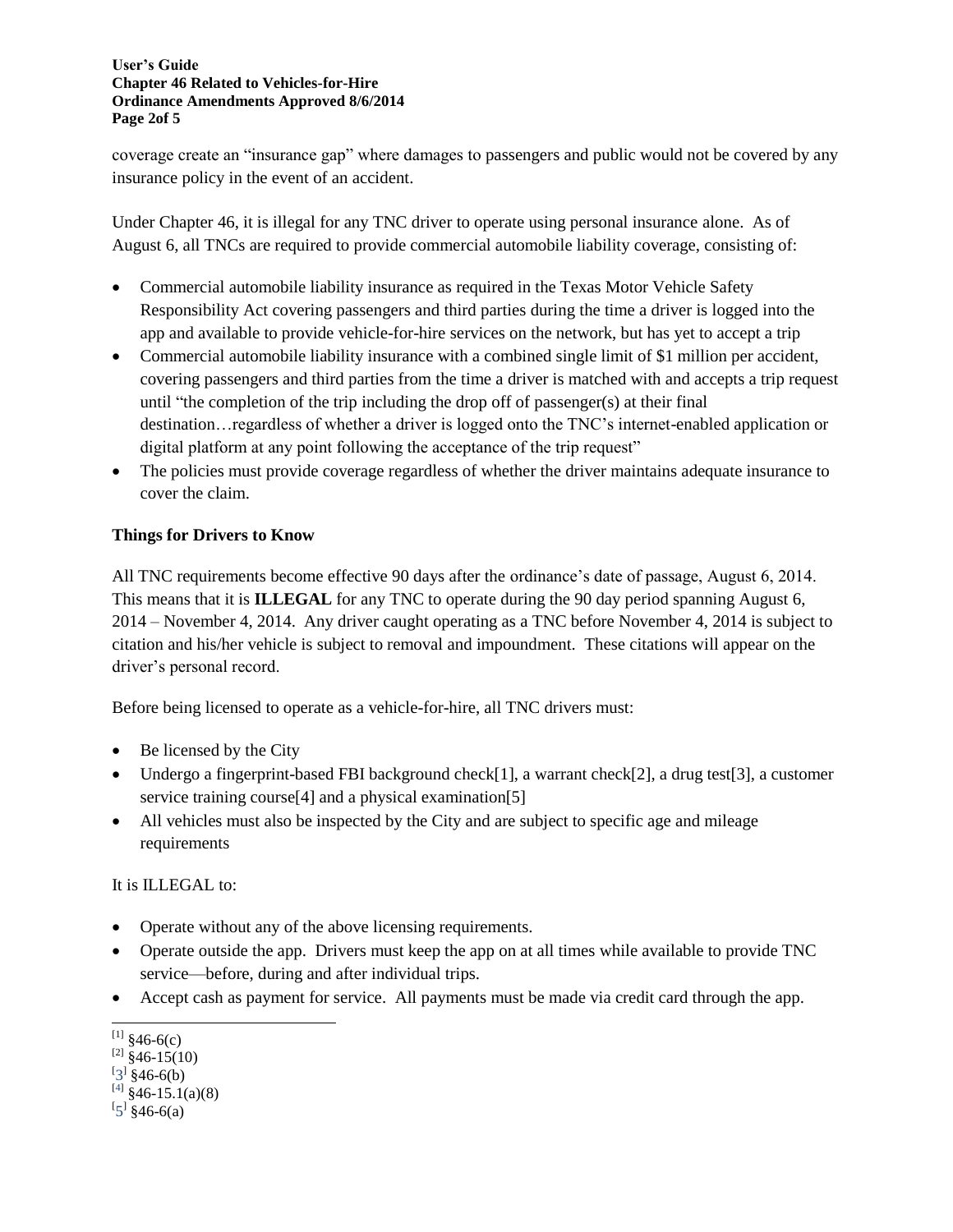#### **User's Guide Chapter 46 Related to Vehicles-for-Hire Ordinance Amendments Approved 8/6/2014 Page 3of 5**

- Accept street hails or use cabstands (including those at the airport). Street hails and cab stands are explicitly reserved for taxicab companies as regulated by the City of Houston.
- Provide personal contact information (phone and email) to passengers. Contact information for the TNC's customer service representative must be provided in the app.
- Refuse service to anyone based on race, color, religion, sex, national origin, age, or disability, including a driver's refusal to transport any service animal or medical equipment utilized in conjunction with a passenger's disability. All vehicles-for-hire must provide consistent and equivalent service to individuals with disabilities. Companies—not just drivers—who discriminate are subject to revocation and suspension of their privilege to operate in the City of Houston.

Failure to comply with any of the above could result in revocation of the driver's license, the TNC's operating permit and invalidate the terms of your insurance coverage.

To insure adequate insurance coverage, TNC drivers may want to:

- Read the agreement between you and the company and review what it says about who is responsible if you or others are injured or property is damaged.
- Read your personal auto insurance policy and the TNC's insurance policy, and review them with your insurance professional for what is and is not covered. Questions you may want to ask your insurance professional include:
	- o Will your current personal insurance company allow driving for a TNC?
	- o Will the TNC's provided insurance cover your passengers as required by City Ordinance?
	- o Is there medical payments coverage or personal injury protection?
	- o When does the coverage under the TNC policy begin and end? Does coverage start when you turn on the smartphone app and are available to pick up passengers, or only when you have a passenger in your car?
	- o Will either the company policy or your personal auto policy pay your medical/legal bills if you are sued or injured?

TNC drivers can always check with ARA to determine if their company's insurance policy and operations are in accordance with the City's Code of Ordinances.

#### **Things for Passengers to Know**

Every passenger using a TNC in the Houston area should be aware of the rights and rules regulating safe travel.

- Always check to see that the vehicle/driver that arrives matches the vehicle/driver dispatched by the app.
- Read the agreement between you and the company and review what it says about who is responsible if you or others are injured or property is damaged.